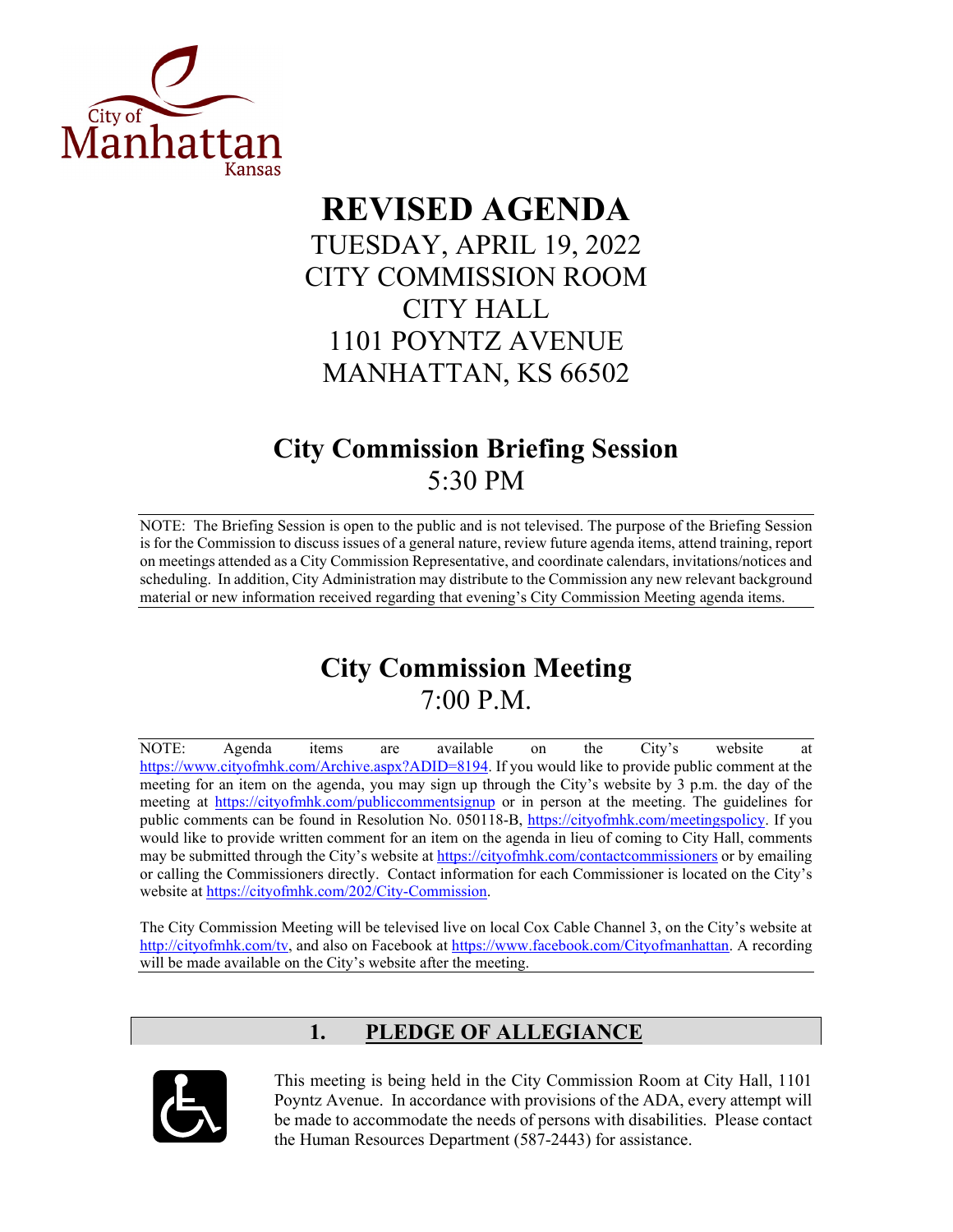# **2. PROCLAMATION**

**A.** April 2022, *[Child Abuse Prevention Month.](https://manhattanks.sharepoint.com/:b:/s/CommissionPacket/Ef4_EbgqQeBFvKe5AyvMfCUB29vbMmaYbG86rvgJyMGBHg?e=A5Z4YF)* (Carson Kober, Executive Director, Sunflower Court Appointed Special Advocates (CASA), Stepping Stones Child Advocacy Center (CAC) & Sunflower Bridge Child Exchange and Visitation Center (CEVC); and Meagan Cramer, Board President, Sunflower CASA, will be present to receive the proclamation)

# **3. COMMISSIONER COMMENTS**

# **4. CONSENT AGENDA**

**[Items on the Consent Agenda are those of a routine and housekeeping nature or those items which have previously been reviewed by the City Commission and may be approved in one motion. A Commissioner may request an item be moved to the end of the General Agenda.]** 

#### A. *MINUTES*

1. Approve the minutes of the Regular City Commission Meeting held Tuesday, [April 5, 2022.](https://manhattanks.sharepoint.com/:b:/s/CommissionPacket/ERedcyJSTNpAt_NjU9cDojEBMRYOJUfeSYtRp5FfmhkcoA?e=fuSlYT)

## B. *CLAIMS/PAYMENTS*

1. Approve [Claims Register No. 3002](https://manhattanks.sharepoint.com/:b:/s/CommissionPacket/Ea4fGI9iWmpNsyqQ3OhlEP0BNAgKYdIxUVRkC0tEs9sHkw?e=I3jgTn) authorizing and approving the payment of claims from March 30, 2022 – April 12, 2022, in the amount of \$5,628,748.14.

## C. *LICENSES*

1. Approve an annual Cereal Malt Beverage Off-Premises License for Hy-Vee [#1398, 601 3rd Place.](https://manhattanks.sharepoint.com/:b:/s/CommissionPacket/Ebfjg7NwKn9DjVkfLZzR3toBkwdwma-2Ow1AZ5o7qY9mUw?e=nEdNGQ)

# D. *SECOND AND FINAL READING*

- 1. Approve [Ordinance No. 7569](https://manhattanks.sharepoint.com/:b:/s/CommissionPacket/Ea9whCITr1ZOlZZ5ATn_NeUBH4ck7pakUVfbtigvveoiZA?e=e0ZZrr) adopting an amended redevelopment plan for the Art & Light Museum.
- 2. Approve [Ordinance No. 7570](https://manhattanks.sharepoint.com/:b:/s/CommissionPacket/EYje8omwbhtGhpK-60vtj0YBSu5KaQoDjvW5w4vlmIKS7w?e=CnCJ0V) vacating a utility easement for the Meadowlark Waterline Relocation (VA2201) as part of the Meadowlark Hills Monarch Independent Living Center Waterline Improvements Project (WA2206).
- 3. Approve [Ordinance No. 7571](https://manhattanks.sharepoint.com/:b:/s/CommissionPacket/ET1bNkUzTj9KjFIg78HY8l4BGmwGH3psuXf4bbk53MBHHQ?e=VdGG89) amending Section 31-51, 31-52, and 31-54 of the Code of Ordinances, City of Manhattan, Kansas relating to the parking, standing, and stopping of vehicles in the city.
- 4. Approve [Charter Ordinance No. 63](https://manhattanks.sharepoint.com/:b:/s/CommissionPacket/EQyk_HvcjShIoYoCEwsJc5oBvTfF3ea5geXbfelETcZJPg?e=olqG1O) repealing Charter Ordinances No. 7, 33 and 41 relating to the governing body.
- 5. Approve [Charter Ordinance No. 64](https://manhattanks.sharepoint.com/:b:/s/CommissionPacket/EQPodv_Q_VxGozCDiBCbgbcBoHv7fg7x7_GACDKsJee9PA?e=auhUGI) exempting the City from K.S.A. 12- 104a which establishes a process for filling governing body vacancies in municipalities.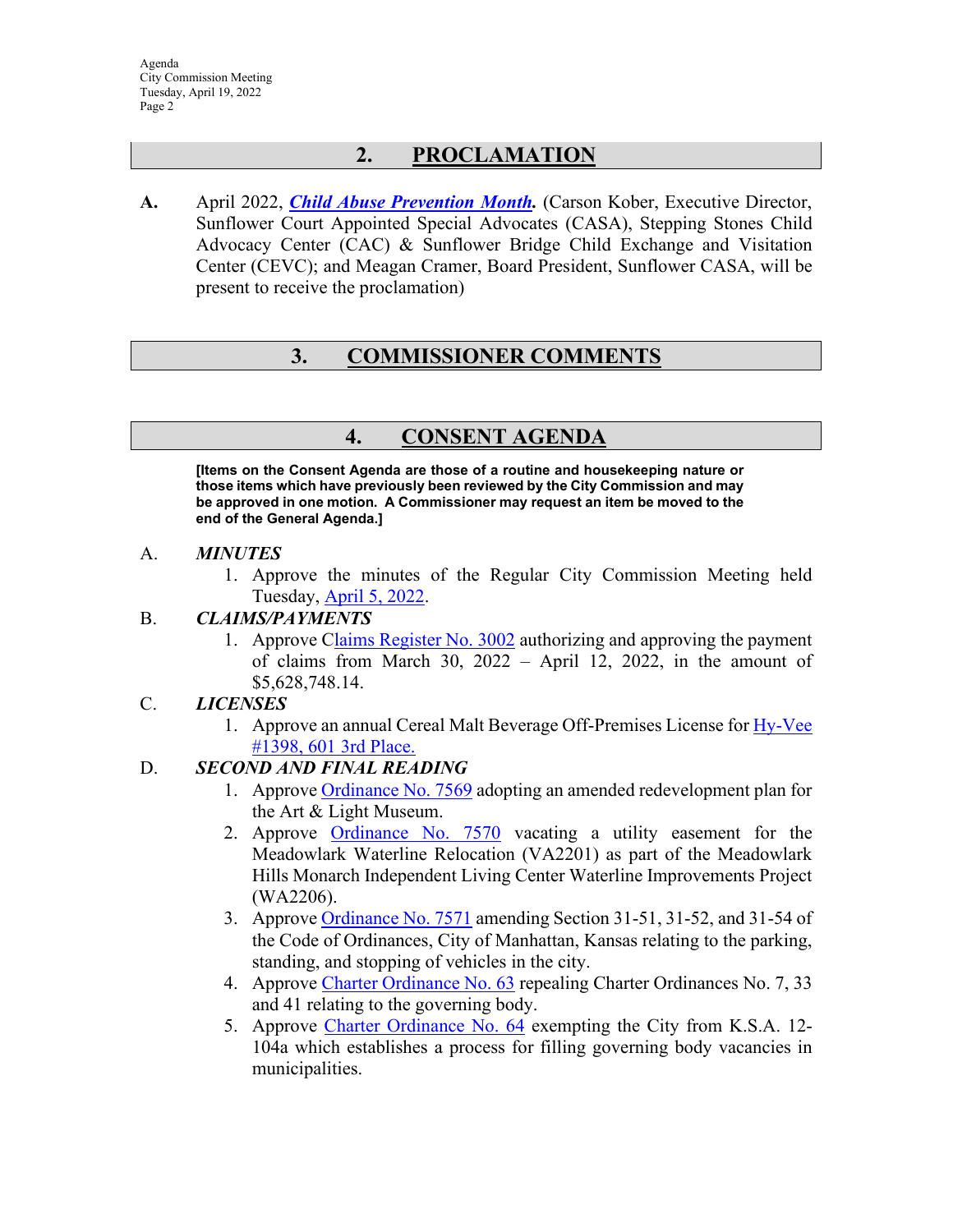Agenda City Commission Meeting Tuesday, April 19, 2022 Page 3

#### E. *FIRST READING*

1. Approve [Resolution No. 041922-A](https://manhattanks.sharepoint.com/:b:/s/CommissionPacket/EY5rs6Et9_NEpRWdBvzEhSAB4Q_lbp64oGcTFJfiY1w10A?e=ZeWHwu) authorizing the offering for sale not to exceed \$2,350,000.00 and approve first reading of an ordinance issuing \$2,295,000.00 of General Obligation Bonds Series 2022-A to finance the following nine (9) public improvement districts: *1100 Block Alley between Ratone Street and Bertrand Street – Street (ST1712); Cumberland Road – Street (ST1710); The Hartford Addition/The Hartford Addition, Unit Two – Design Only – Sanitary Sewer (SS1622), Street (ST1609) and Water (WA1618); 17th Street and Houston Street – Sanitary Sewer (SS1204); and The Ames Addition – Sanitary Sewer (SS1804), Street (ST1805), and Water (WA1805); and South Delaware Storm Drainage Improvements Project – (SM1706).* 

## F. *RESOLUTIONS*

- 1. Approve [Resolution No. 041922-B](https://manhattanks.sharepoint.com/:b:/s/CommissionPacket/EavKW_2ZkgpKltbh7WPDNckBtxC0mHKcAZLkWPCz1k7KhQ?e=EzgY0I) authorizing the offering for sale of General Obligation Temporary Notes Series 2022-02 to finance the following eight (8) capital projects: *Airport Parking Lot Construction, Phase 1 and Phases 1-4 Design (AP1201, AP1502, AP1801); 2019 Emergency Sanitary Sewer Repairs for Bluemont Avenue & Hayes Drive (SS1920); 2019 Emergency Sanitary Sewer Repairs for Levee Drive & Hayes Drive (SS1921); Little Kitten Avenue and Plymouth Road Stormwater Improvements (SW2006); STAR A Biosolids Land Acquisition (SP2004); 2020 Waterline Improvements (WA2001);and* six (6) special assessment projects: *Elijah Addition Sanitary Sewer (SS1916), Street (ST1906), and Water Improvements (WA1916); and Henry Addition Sanitary Sewer (SS2107), Street (ST2104), and Water Improvements (WA2106).*
- 2. Approve [Resolution No. 041922-C](https://manhattanks.sharepoint.com/:b:/s/CommissionPacket/Ec04xvS8WX1JpADU7font1YBJ2U1X61qftGQ2ruc4j9lFg?e=218IyU) authorizing the offering for sale for the STAR bonds to construct the Art and Light Museum.

## G. *PROFESSIONAL SERVICES*

1. Authorize the Mayor and City Clerk to execute an Agreement for Professional Engineering Services in the amount of \$144,576.00 with BG Consultants Inc., of Manhattan, Kansas, and authorize City Administration to finalize, and the Mayor to execute, a Memorandum of Understanding between the City, Kansas State University, Kansas State University Athletics and the Kansas State University Foundation for [design and](https://manhattanks.sharepoint.com/:b:/s/CommissionPacket/EWhyc25Z5TFHgUqgqlGBrAgBe3asjOQJTHsAw1GP3Ek2fg?e=A7BMSG)  [construction of the North Campus Corridor Detention Ponds](https://manhattanks.sharepoint.com/:b:/s/CommissionPacket/EWhyc25Z5TFHgUqgqlGBrAgBe3asjOQJTHsAw1GP3Ek2fg?e=A7BMSG) (SW2207) project.

## H. *BID AND AWARD*

1. Find that Mammoth Sports Construction, of Meriden, Kansas, is the lowest and best responsible bidder, based on the staff's recommendation; and award and authorize the Mayor and City Clerk to execute a construction contract in the total amount of \$84,516.59 to Mammoth Sports Construction, of Meriden, Kansas, for the [Dishman Lake Sediment](https://manhattanks.sharepoint.com/:b:/s/CommissionPacket/EVj8yz_mW75PnmUjEFSM9nYB2qvksYQWZtxUzaE9k1_MxA?e=Vehaz2)  [Removal and Site Restoration of park](https://manhattanks.sharepoint.com/:b:/s/CommissionPacket/EVj8yz_mW75PnmUjEFSM9nYB2qvksYQWZtxUzaE9k1_MxA?e=Vehaz2) land around Dishman Lake located in Anneberg Park (FM1909).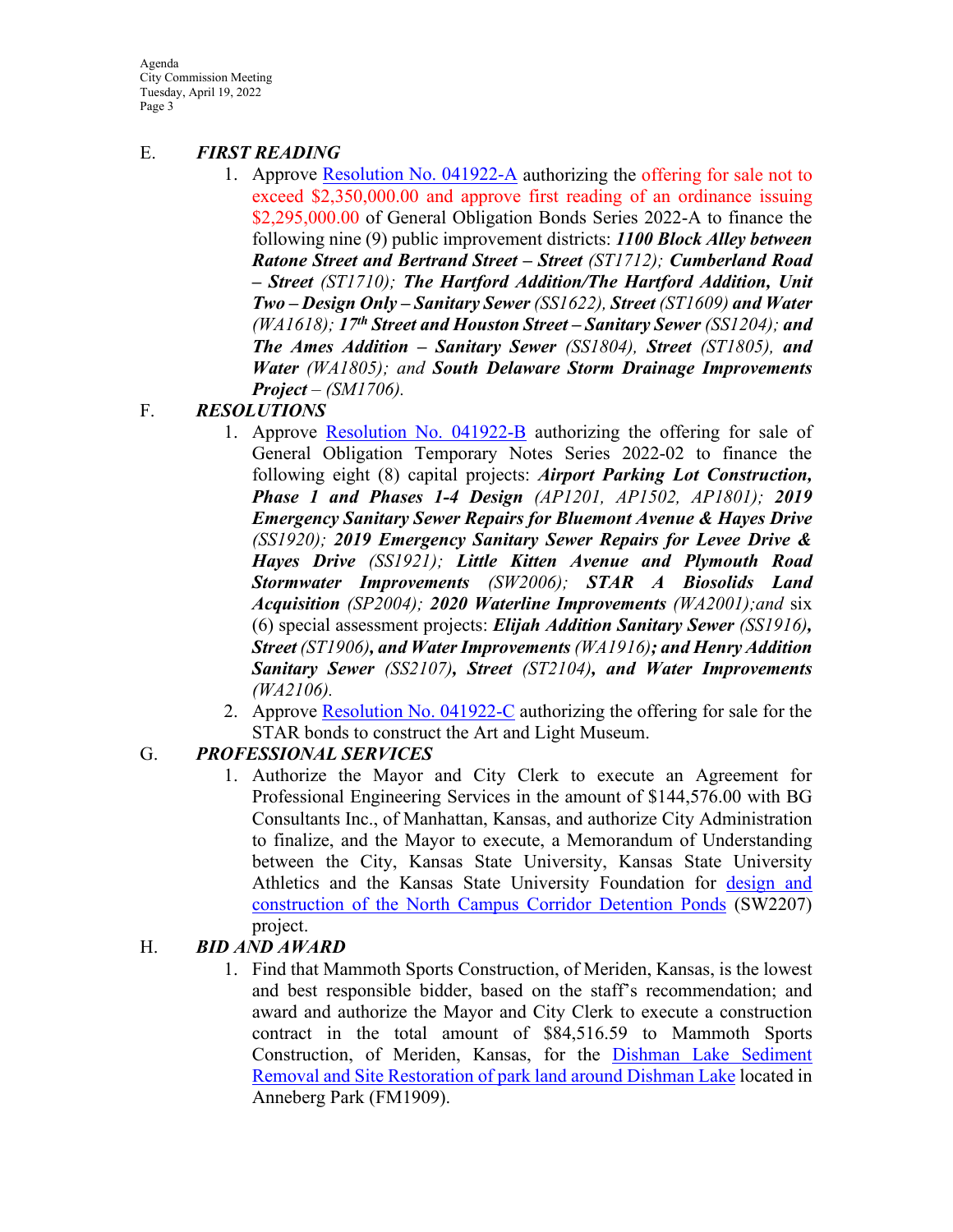Agenda City Commission Meeting Tuesday, April 19, 2022 Page 4

## I. *MISCELLANEOUS AGREEMENTS*

- 1. Authorize the Mayor and City Clerk to execute an Agreement for the Implementation of a Transit Capital Project Between the Flint Hills Area Transportation Agency Board and City of Manhattan, Kansas, for the 600 [Block of Poyntz Avenue Street Improvements Project \(S](https://manhattanks.sharepoint.com/:b:/s/CommissionPacket/Ec1L5ZKt9cpKhjN05_eZrlsBy__Sr9zvqCPllx3dDN5nqw?e=pjdjeu)T2008).
- 2. Authorize the Mayor and City Clerk to execute an Agreement with the [Downtown Farmer's Market, Inc.](https://manhattanks.sharepoint.com/:b:/s/CommissionPacket/EXclSnUmK3JJso29JHsr5N8B6rMERrufRl-br3jhl4Q0Ew?e=90eze7), for use of the City's public parking lot at the southeast quadrant of North Fourth Street and Leavenworth Street, in Lot 3, Manhattan Town Center 5 for Wednesdays from May 4, 2022 - September 28, 2022, and Saturdays from May 1, 2022 - April 30, 2023.

# J. *APPOINTMENTS*

- 1. Approve the following [appointments](https://manhattanks.sharepoint.com/:b:/s/CommissionPacket/Ebdu4dx4FPhCmbirHOIoCwkBObcHTvs7NK5Lv6beonCeBg?e=6ILNoH) by Mayor Morse to various boards and committees of the city.
	- a. Re-appointment of Doug Barrett Jr. to the Arts and Humanities Advisory Board.
	- b. Appointment of A. Taylor McFall and Luke Townsend to the Arts and Humanities Advisory Board.
	- c. Appointment of Donna Scheele and Aly Limbocker-Swanson to the Downtown Business Improvement District Advisory Board.
	- d. Re-appointment of Thomas Hanson to the Historic Resources Board.
	- e. Appointment of Mick Charney and Bryant Macfarlane to the Historic Resources Board.
	- f. Re-appointment of Annie Cook and Lakesha James to the Human Rights and Services Board.
	- g. Re-appointment of Ken Ebert to the Manhattan Urban Area Planning Board.

# **5. GENERAL AGENDA**

**A. CONSIDER RESOLUTION NO.041922-D DECLARING THE INTENT OF THE CITY OF MANHATTAN, KANSAS TO SUPPORT THE LOCATION OF [SCORPION BIOLOGICAL SERVICES, INC.](https://manhattanks.sharepoint.com/:b:/s/CommissionPacket/ERx9y2tsNJpIh644wiBFGooBa7AE0dJ3EJnJYdq-m3ms1w?e=DiP92x) TO MANHATTAN, KANSAS, IN THE FORM OF INDUSTRIAL REVENUE BONDS AND ECONOMIC DEVELOPMENT INCENTIVES**